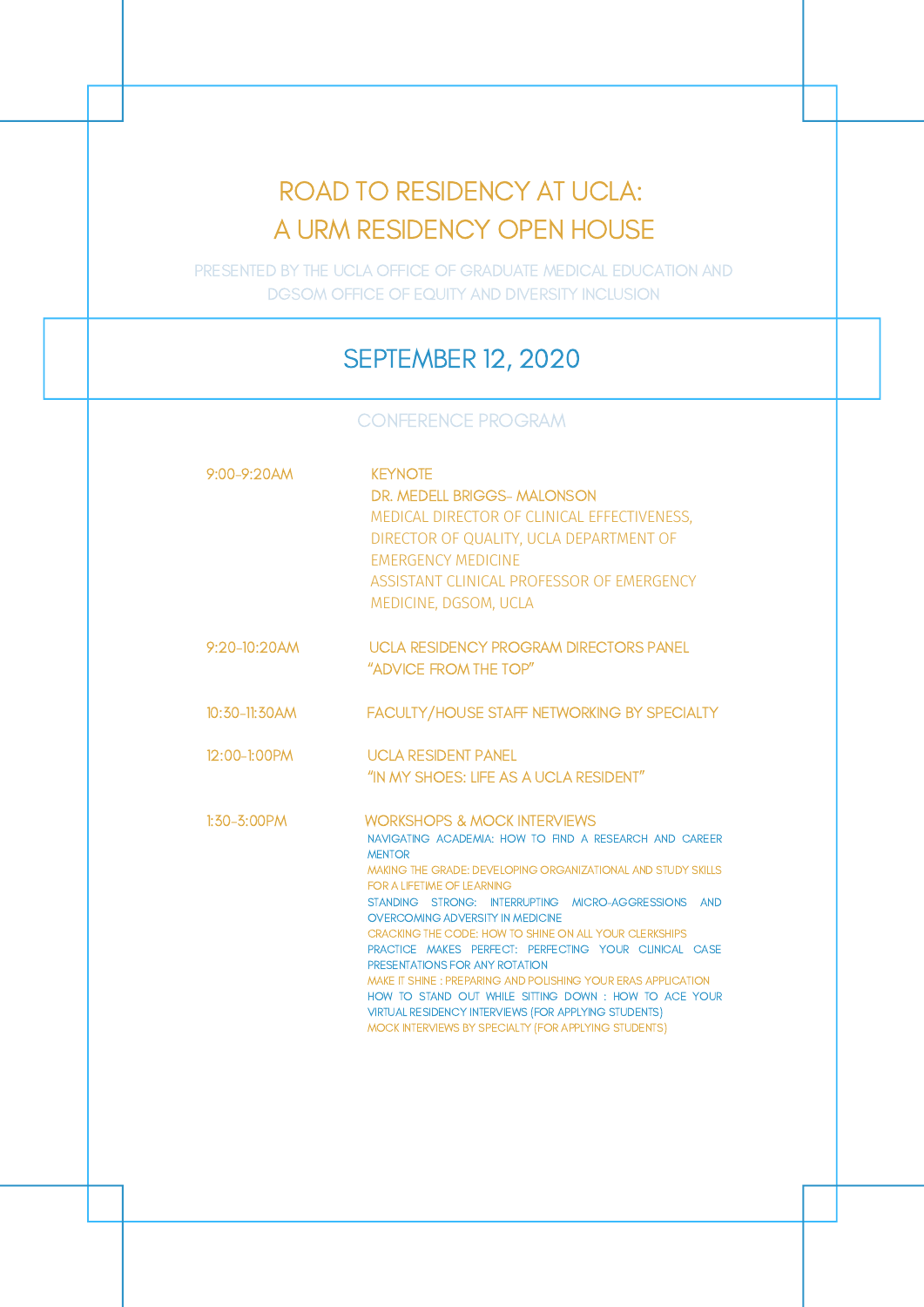## ROAD TO RESIDENCY AT UCLA: A URM RESIDENCY OPEN HOUSE

PRESENTED BY THE UCLA OFFICE OF GRADUATE MEDICAL EDUCATION AND DGSOM OFFICE OF EQUITY AND DIVERSITY INCLUSION

CONFERENCE PROGRAM

10:30-11:30AM FACULTY/HOUSE STAFF NETWORKING BY SPECIALTY **SPECIALTIES** ANESTHESIA - AN DERMATOLOGY - DERM EMERGENCY MED - EM FAMILY MEDICINE - FM GEN. SURGERY - GEN. SURG INTERNAL MEDICINE - IM NEUROLOGY - NEURO OBGYN - OBGYN OPHTHALMOLOGY - OPTH ORTHOPEDICS - ORTHO PEDIATRICS - PEDS PSYCHIATRY - PSYCH RADIOLOGY - RADI UROLOGY - URO

12:00-1:00PM UCLA RESIDENT PANEL "IN MY SHOES: LIFE AS A UCLA RESIDENT"